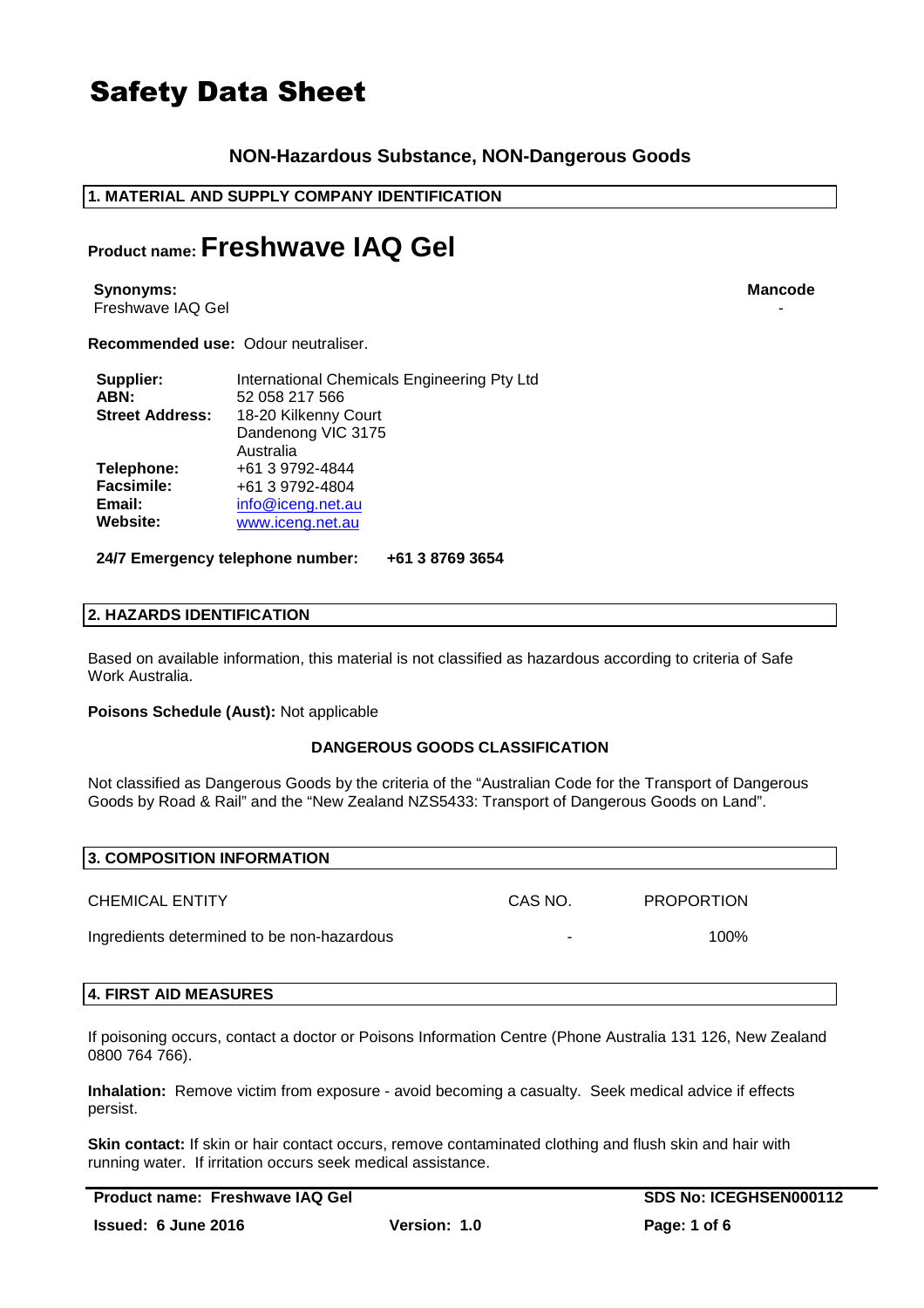**Eye contact:** If in eyes wash out immediately with water. In all cases of eye contamination it is a sensible precaution to seek medical advice.

**Ingestion:** Rinse mouth with water. If swallowed, do NOT induce vomiting. Give a glass of water to drink. Seek medical advice.

**PPE for First Aiders:** Wear overalls, safety glasses and impervious gloves. Available information suggests that gloves made from nitrile rubber should be suitable for intermittent contact. However, due to variations in glove construction and local conditions, the user should make a final assessment. Always wash hands before smoking, eating, drinking or using the toilet. Wash contaminated clothing and other protective equipment before storing or re-using.

**Notes to physician:** Treat symptomatically.

#### **5. FIRE-FIGHTING MEASURES**

**Hazchem Code:** Not applicable.

**Suitable extinguishing media:** This material is non-combustible and does not require extinguishing media. If surrounding area is on fire, use appropriate extinguishing media for surrounding environment.

**Specific hazards:** Non-combustible material.

**Fire fighting further advice:** Not combustible, however following evaporation of aqueous component residual material can burn if ignited. On burning may emit toxic fumes. Fire fighters to wear self-contained breathing apparatus and suitable protective clothing if risk of exposure to vapour or products of combustion.

### **6. ACCIDENTAL RELEASE MEASURES**

#### **SMALL SPILLS**

Wear protective equipment to prevent skin and eye contamination. Wipe up with absorbent (clean rag or paper towels). Allow absorbent to dry before disposing with normal household garbage.

#### **LARGE SPILLS**

Slippery when spilt. Avoid accidents, clean up immediately. Wear protective equipment to prevent skin and eye contamination and the inhalation of vapours. Work up wind or increase ventilation. Contain - prevent run off into drains and waterways. Use absorbent (soil, sand or other inert material). Collect and seal in properly labelled containers or drums for disposal. If contamination of sewers or waterways has occurred advise local emergency services.

#### **Dangerous Goods – Initial Emergency Response Guide No:** Not applicable.

#### **7. HANDLING AND STORAGE**

**Handling:** Avoid skin and eye contact and inhalation of vapour.

**Storage:** Store in a cool, dry, well-ventilated place and out of direct sunlight. Store away from incompatible materials described in Section 10. Keep containers closed when not in use - check regularly for leaks.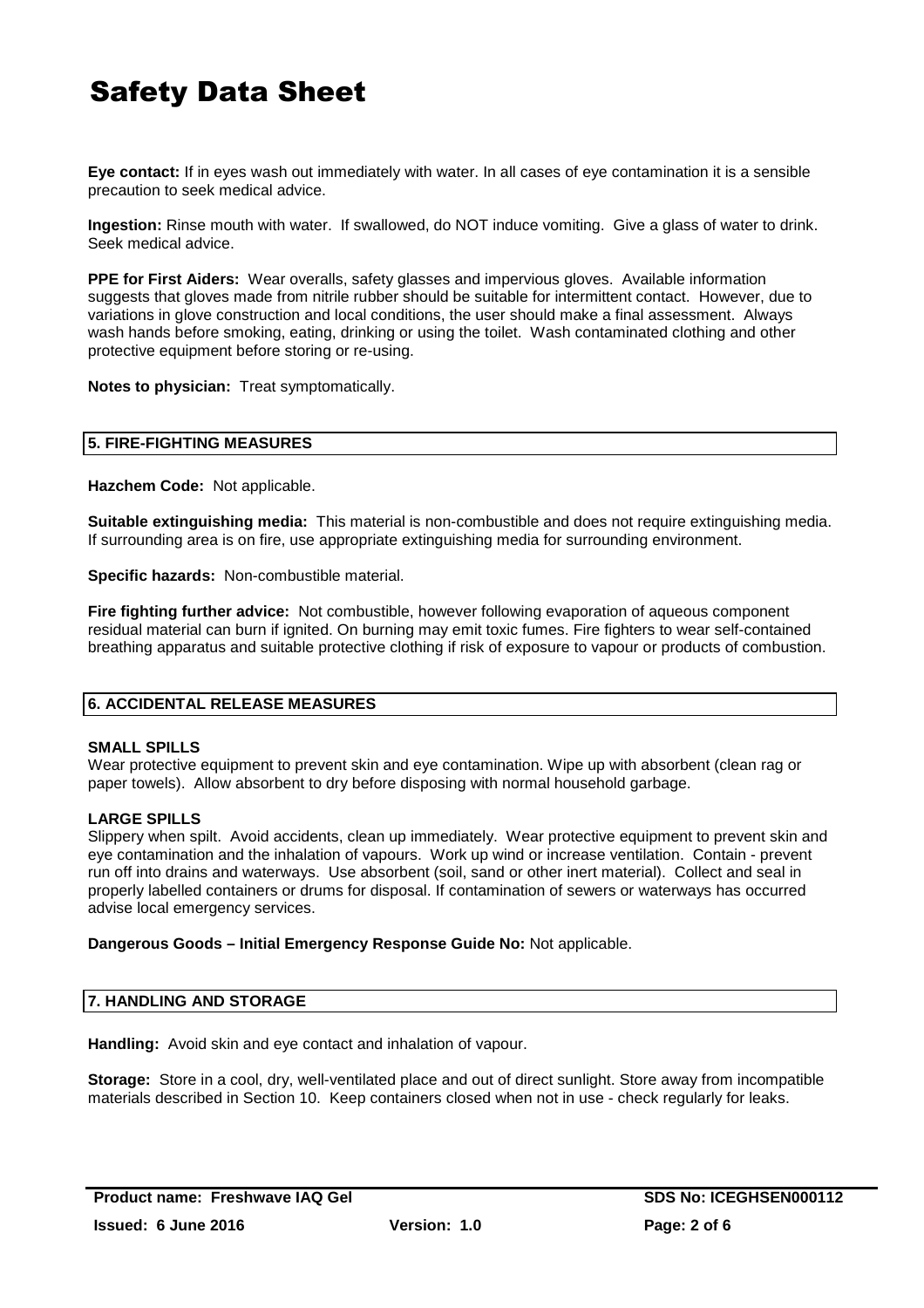### **8. EXPOSURE CONTROLS AND PERSONAL PROTECTION**

**National occupational exposure limits:** No value assigned for this specific material by Safe Work Australia or Department of Labour New Zealand.

**Biological Limit Values:** As per the "National Model Regulations for the Control of Workplace Hazardous Substances (Safe Work Australia)" the ingredients in this material do not have a Biological Limit Allocated.

**Engineering measures:** Use only in well ventilated areas. Keep containers closed when not in use.

**Personal protection equipment:** OVERALLS, SAFETY SHOES, SAFETY GLASSES, GLOVES.

Wear overalls, safety glasses and impervious gloves. Available information suggests that gloves made from nitrile rubber should be suitable for intermittent contact. However, due to variations in glove construction and local conditions, the user should make a final assessment. Always wash hands before smoking, eating, drinking or using the toilet. Wash contaminated clothing and other protective equipment before storing or reusing.

If risk of inhalation of exists, wear organic vapour/particulate respirator meeting the requirements of AS/NZS 1715 and AS/NZS 1716.

**Hygiene measures:** Keep away from food, drink and animal feeding stuffs. When using do not eat, drink or smoke. Wash hands prior to eating, drinking or smoking. Avoid skin and eye contact and inhalation of vapour. Ensure that eyewash stations and safety showers are close to the workstation location.

#### **9. PHYSICAL AND CHEMICAL PROPERTIES**

**Form / Colour / Odour:** White, clear, gel containing particles, with a citrus or floral odour.

| Solubility:                             | Miscible with water. |
|-----------------------------------------|----------------------|
| Specific Gravity (20 °C):               | 0.960                |
| <b>Relative Vapour Density (air=1):</b> | >1                   |
| Vapour Pressure (20 °C):                | N Av                 |
| Flash Point (C):                        | N App                |
| Flammability Limits (%):                | N App                |
| Autoignition Temperature (C):           | N App                |
| Melting Point/Range (C):                | N Av                 |
| Decomposition Point (C):                | N Av                 |
| Boiling Point/Range (C):                | N Av                 |
| pH:                                     | 6.0                  |
| Viscosity (40 $\mathbb{C}$ ):           | N Av                 |
| Total VOC (g/Litre):                    | N Av                 |

(Typical values only - consult specification sheet)<br>  $N Av = Not available$ <br>  $N Aop = Not$  applica  $N$  App = Not applicable

#### **10. STABILITY AND REACTIVITY**

**Reactivity:** No reactivity hazards are known for the material.

**Chemical stability:** This material is thermally stable when stored and used as directed.

**Hazardous reactions:** No known hazardous reactions.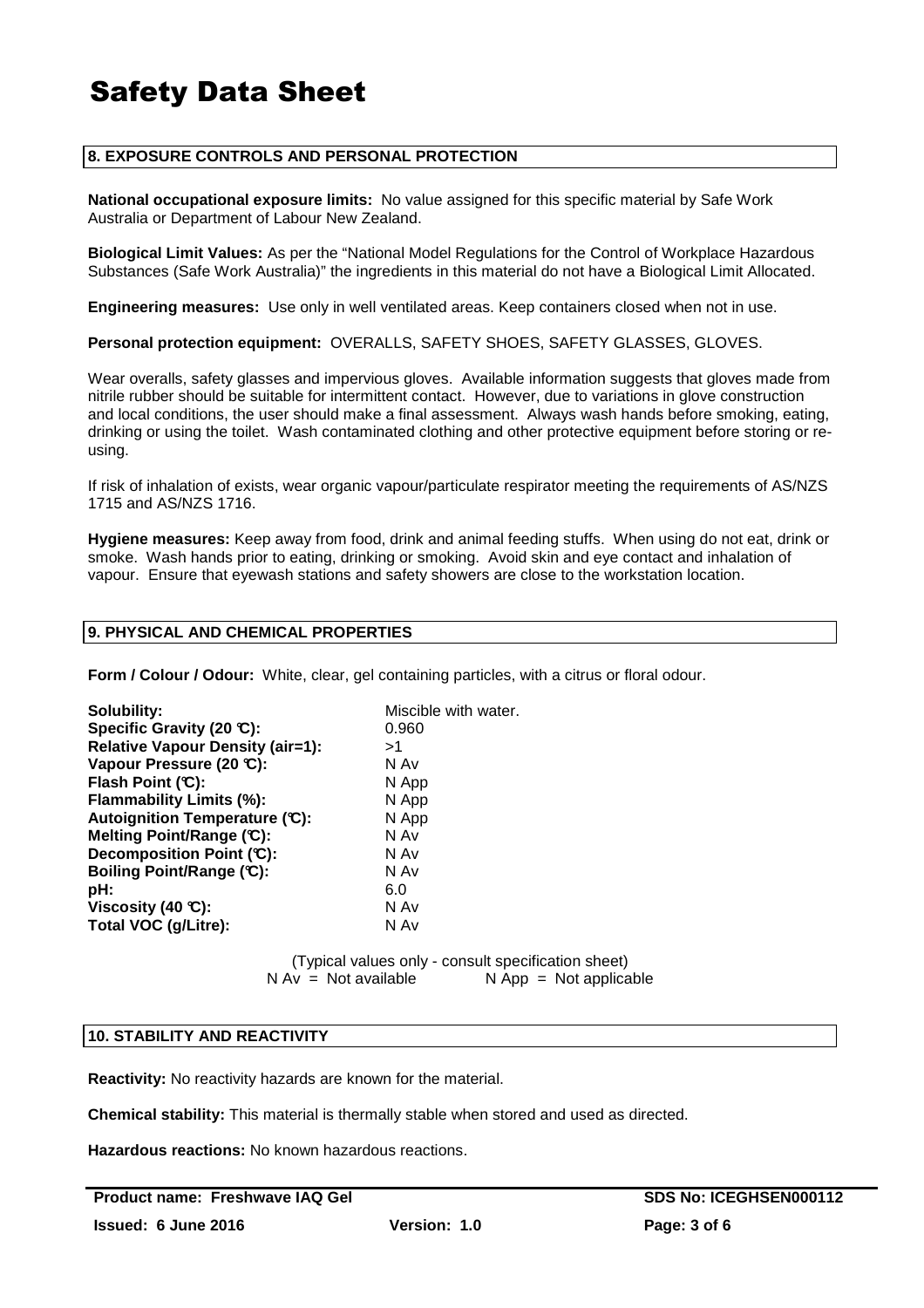**Conditions to avoid:** Elevated temperatures.

**Incompatible materials:** Oxidising agents.

**Hazardous decomposition products:** No known hazardous decomposition products.

# **11. TOXICOLOGICAL INFORMATION**

No adverse health effects expected if the product is handled in accordance with this Safety Data Sheet and the product label. Symptoms or effects that may arise if the product is mishandled and overexposure occurs are:

**Inhalation:** Where this material is used in a poorly ventilated area, at elevated temperatures or in confined spaces, vapour may cause irritation to mucous membranes and respiratory tract, headache and nausea.

**Skin contact:** Repeated or prolonged skin contact may lead to irritation.

**Ingestion:** No adverse effects expected however large amounts may cause nausea and vomiting.

**Eye contact:** May be an eye irritant.

#### **Acute toxicity**

**Inhalation:** This material has been classified as non-hazardous. Acute toxicity estimate (based on ingredients): >20 mg/L

**Skin contact:** This material has been classified as non-hazardous. Acute toxicity estimate (based on ingredients): >2,000 mg/Kg

**Ingestion:** This material has been classified as non-hazardous. Acute toxicity estimate (based on ingredients): >2,000 mg/Kg

**Corrosion/Irritancy:** Eye: this material has been classified as not corrosive or irritating to eyes. Skin: this material has been classified as not corrosive or irritating to skin.

**Sensitisation:** Inhalation: this material has been classified as not a respiratory sensitiser. Skin: this material has been classified as not a skin sensitiser.

**Aspiration hazard:** This material has been classified as non-hazardous.

**Specific target organ toxicity (single exposure):** This material has been classified as non-hazardous.

### **Chronic Toxicity**

**Mutagenicity:** This material has been classified as non-hazardous.

**Carcinogenicity:** This material has been classified as non-hazardous.

**Reproductive toxicity (including via lactation):** This material has been classified as non-hazardous.

**Specific target organ toxicity (repeat exposure):** This material has been classified as non-hazardous.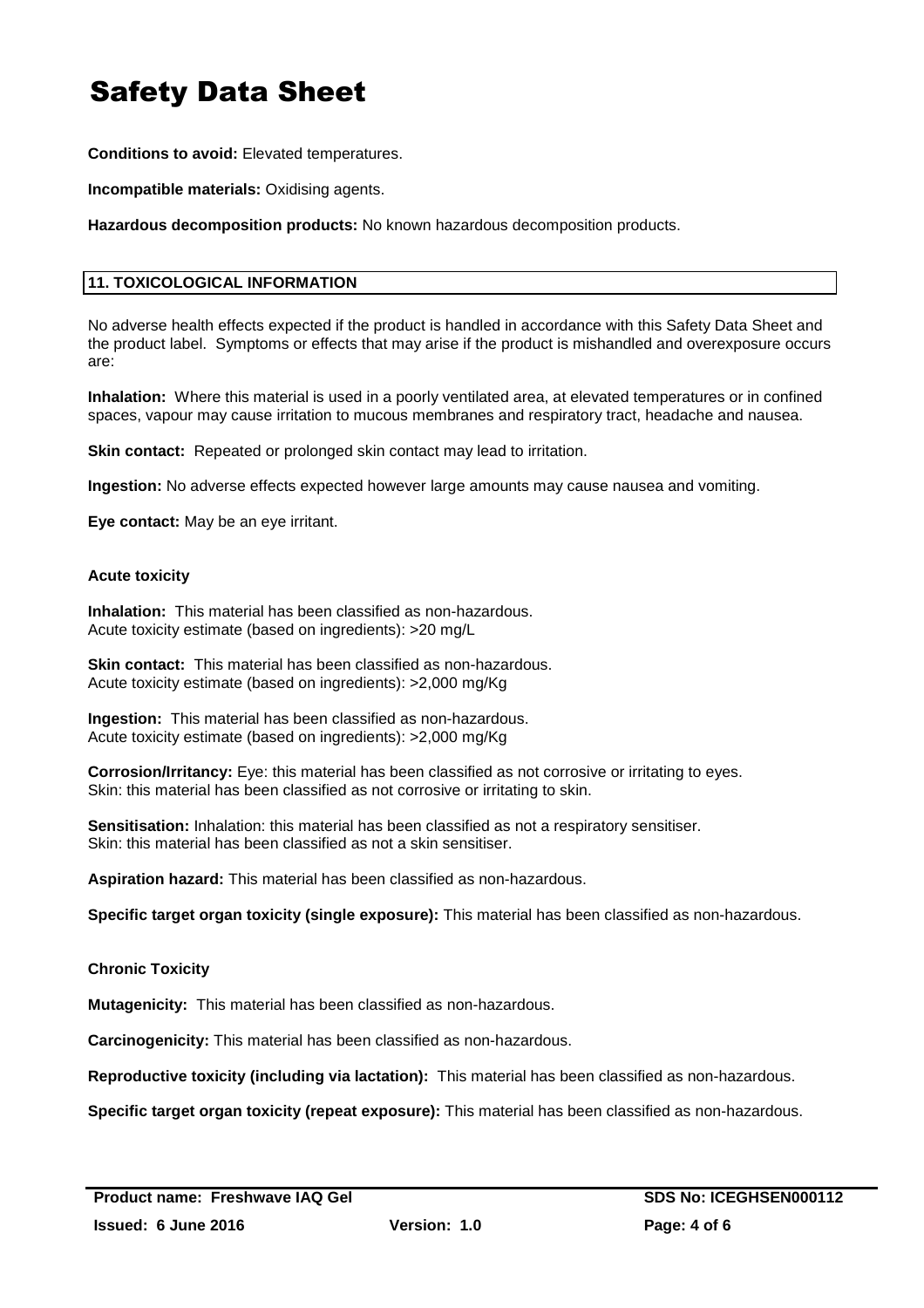# **12. ECOLOGICAL INFORMATION**

Avoid contaminating waterways.

**Acute aquatic hazard:** No information is available to complete an assessment.

**Long-term aquatic hazard:** No information is available to complete an assessment.

**Ecotoxicity:** No information available.

**Persistence and degradability:** No information available.

**Bioaccumulative potential:** No information available.

**Mobility:** No information available.

### **13. DISPOSAL CONSIDERATIONS**

Persons conducting disposal, recycling or reclamation activities should ensure that appropriate personal protection equipment is used, see "Section 8. Exposure Controls and Personal Protection" of this SDS.

If possible material and its container should be recycled. If material or container cannot be recycled, dispose in accordance with local, regional, national and international Regulations.

#### **14. TRANSPORT INFORMATION**

#### **ROAD AND RAIL TRANSPORT**

Not classified as Dangerous Goods by the criteria of the "Australian Code for the Transport of Dangerous Goods by Road & Rail" and the "New Zealand NZS5433: Transport of Dangerous Goods on Land".

#### **MARINE TRANSPORT**

Not classified as Dangerous Goods by the criteria of the International Maritime Dangerous Goods Code (IMDG Code) for transport by sea.

#### **AIR TRANSPORT**

Not classified as Dangerous Goods by the criteria of the International Air Transport Association (IATA) Dangerous Goods Regulations for transport by air.

### **15. REGULATORY INFORMATION**

#### **This material is not subject to the following international agreements:**

Montreal Protocol (Ozone depleting substances) The Stockholm Convention (Persistent Organic Pollutants) The Rotterdam Convention (Prior Informed Consent) Basel Convention (Hazardous Waste) International Convention for the Prevention of Pollution from Ships (MARPOL)

#### **This material/constituent(s) is covered by the following requirements:**

All the constituents of this material are listed on the Australian Inventory of Chemical Substances (AICS).

**Product name: Freshwave IAQ Gel SDS No: ICEGHSEN000112**